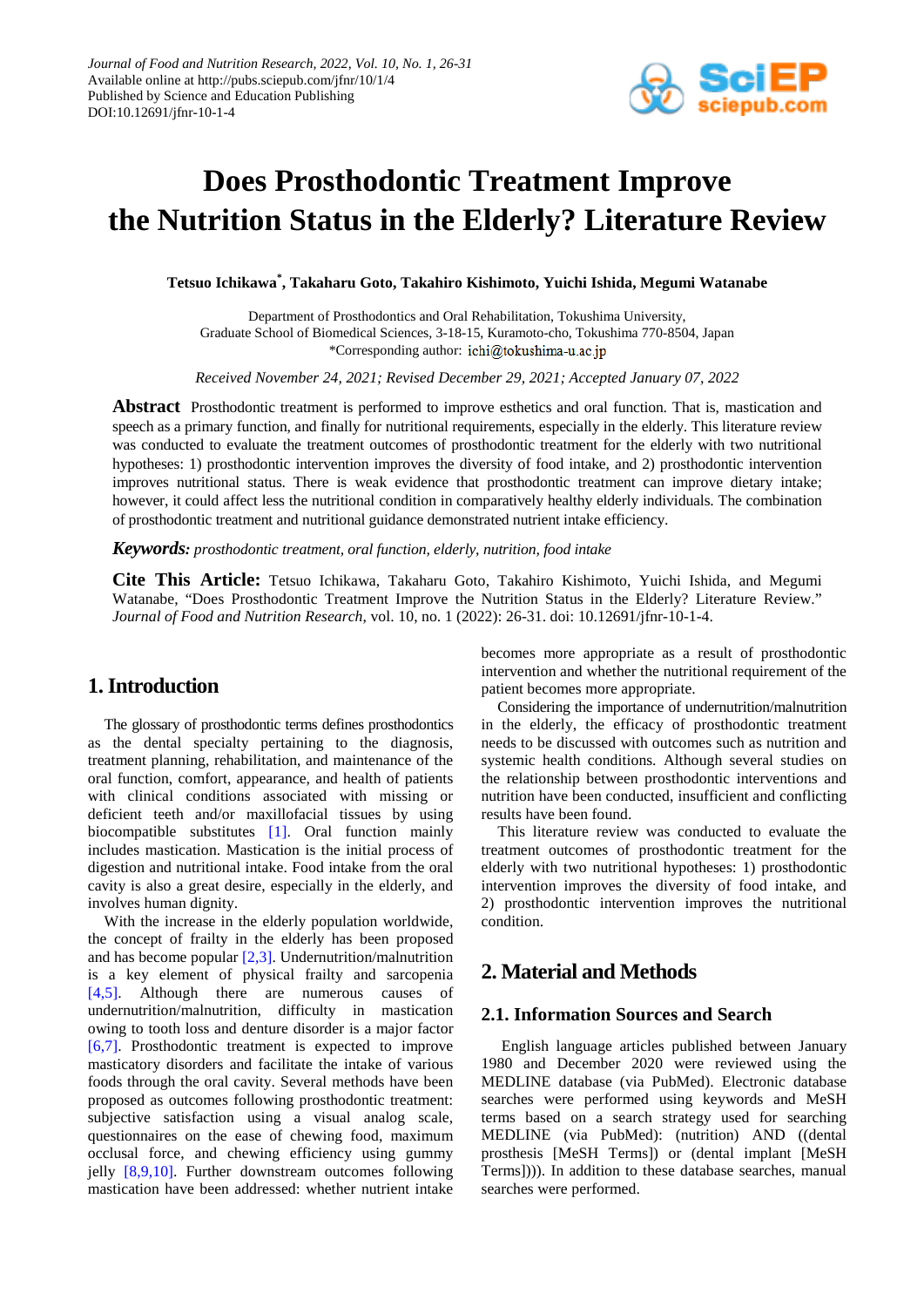#### **2.2. Inclusion Criteria**

The articles were selected based on the following inclusion criteria: 1) prosthodontic intervention or dental arch condition are described, 2) articles with dietary intake assessments or nutritional outcomes, such as body mass index (BMI), minimum nutrition assessment (MNA), and blood markers; 3) cross-sectional study, cohort study, randomized controlled trials (RCTs), and literature review studies; and 4) full-text articles in English. Moreover, the exclusion criteria were *in vitro* and animal studies.

#### **2.3. Study Selection**

A literature search was performed in this study. Two authors (T. I. and T.G.) who had previously determined the criteria, independently evaluated the literature search.

First, the collected titles and abstracts were selected based on the aim and criteria. Furthermore, two reviewers confirmed that the results were the same; then, those articles underwent full-text reading to check further if detailed information was reported. Finally, the effects of both dietary intake and nutritional status were evaluated by the two authors based on the following:

"not supported" indicates that there is no evidence on the effect.

"conflicting" indicates that the results on the effect are conflicting.

"supported" indicates that the papers support that the prosthodontic intervention/oral health is effective.

## **3. Results**

After the initial screening of the titles and abstracts, 23 original studies [\[11-33\]](#page-4-5) and 16 review studies [\[34-49\]](#page-5-0) were finally selected, and the nutritional effects of the prosthodontic interventions/dental arch conditions were discussed. The results of the 23 original studies and 16 review studies are summarized in [Table 1](#page-1-0) and [Table 2,](#page-2-0) respectively. The table on the original articles contains the author names, publication year, research type, subject number and age, follow-up period, prosthodontic intervention and comparison, effects on the dietary intake and nutritional status, and main suggestions. The table on the review articles contains the author names, publication year, research type, prosthodontic intervention/target, effects on dietary intake and nutritional status, and main suggestions.

BMI, MNA, and some blood biomarkers are often used in nutritional assessments, and dietary intake is used as an indirect nutritional assessment. The Oral Health Impact Profile (OHIP), masticatory efficiency, and masticatory satisfaction were used to assess oral health and masticatory ability. The relationship between the missing teeth number/functional teeth number and nutritional status was examined in a cross-sectional study. Cohort studies were also conducted to compare the nutritional outcomes before and after prosthodontic treatment. Randomized controlled trials (RCTs) were used to compare the outcomes between the implant prostheses and conventional removable dentures.

**IFPD:** Implant fixed partial denture **Supported** 

SDA: Shortened dental arch

<span id="page-1-0"></span>

| raoic 1. Results of original papers                          |                |      |                          |                                                   |                        |                      |                                    |               |                |                    |  |
|--------------------------------------------------------------|----------------|------|--------------------------|---------------------------------------------------|------------------------|----------------------|------------------------------------|---------------|----------------|--------------------|--|
|                                                              |                | Year | <b>Research type</b>     | Subjects No.                                      | Age                    | Follow-up<br>period  | <b>Intervention</b>                | Comparison    | <b>Effects</b> |                    |  |
| No.                                                          | <b>Authors</b> |      |                          |                                                   |                        |                      |                                    |               | <b>Dietary</b> | <b>Nutritional</b> |  |
|                                                              |                |      |                          |                                                   |                        |                      |                                    |               | intakes        | status             |  |
| 1                                                            | Olivier        | 1995 | Cohort                   | 55-74                                             | 55                     | 3w, 6-9m             | denture<br>relining $+NG$          |               |                |                    |  |
| 2                                                            | Sebring        | 1995 | Comparative<br>study     | 71                                                | around 60              | 3.5y                 | ID(41)                             | CD(30)        |                |                    |  |
| 3                                                            | Moynihan       | 2000 | <b>RCTs</b>              | 60                                                |                        | 3m, 12m              | SDA(30)                            | PD(30)        |                |                    |  |
| $\overline{4}$                                               | Hamada         | 2001 | Cohort                   | 89                                                | diabetic<br>edentulism | 6m                   | IOD(52)<br>CD(37)                  |               |                |                    |  |
| 5                                                            | Sheiham        | 2001 | Comparative<br>study     | 753 (Home), 196<br>(NH)                           | >65                    |                      |                                    |               |                |                    |  |
| 6                                                            | Sheiham        | 2002 | Cross-sectional          | 629                                               | $>65$                  |                      |                                    |               |                |                    |  |
| $\tau$                                                       | Morais         | 2003 | Cohort                   | 60                                                | 65-75                  | 6m                   | IOD(30)                            | CD(30)        |                |                    |  |
| 8                                                            | Bradbury       | 2006 | <b>RCTs</b>              | 58                                                | 65-66                  | 6w                   | $CD(30)+DC$                        | CD(28)        |                |                    |  |
| 9                                                            | Wöstmann       | 2008 | Cohort                   | 47(NH)                                            | $>60$                  | 6 <sub>m</sub>       | Denture<br>intervention            |               |                |                    |  |
| 10                                                           | Muller         | 2008 | <b>RCTs</b>              | 53                                                | 53                     | 1 <sub>y</sub>       | <b>IOD</b>                         | CD            |                |                    |  |
| 11                                                           | Lee            | 2010 | Cross-sectional          | 3611                                              | $>60$                  |                      |                                    |               |                |                    |  |
| 12                                                           | <b>Borges</b>  | 2011 | Cohort                   | 16                                                | 59.2                   | 3m, 6m               | $CD \rightarrow IOD$               | before/after  |                |                    |  |
| 13                                                           | McKenna        | 2012 | <b>RCTs</b>              | 44                                                | $>65$                  | 1 <sub>m</sub>       | SDA(23)                            | RPD(21)       |                |                    |  |
| 14                                                           | Awad           | 2012 | <b>RCTs</b>              | 255                                               | $>65$                  | $6m$ , $1y$          | IOD(128)                           | CD(127)       |                |                    |  |
| 15                                                           | Müller         | 2013 | <b>RCTs</b>              | 34                                                | 84-85                  | 1y                   | IOD(16)                            | CD(18)        |                |                    |  |
| 16                                                           | Hamdan         | 2013 | <b>RCTs</b>              | 217                                               | $>65$                  | 1 <sub>V</sub>       | IOD(103)                           | CD(114)       |                |                    |  |
| 17                                                           | Tajbakhsh      | 2013 | Cohort                   | 32                                                | 58                     | 5y                   | $CD \rightarrow IFPD$              | before/after  |                |                    |  |
| 18                                                           | McKenna        | 2014 | <b>RCTs</b>              | 132                                               | $>65$                  | 6m, 12m              | RPD(65)                            | SDA(67)       |                |                    |  |
| 19                                                           | Goncalves      | 2015 | Crossover                | 12                                                | 62.6                   | 3 days               | <b>IFPD vs RPD</b>                 | before /after |                |                    |  |
| 20                                                           | Elsig          | 2015 | Cross-sectional          | 29 dementia, 22<br>normal, 3 cognitive<br>decline | >75                    |                      |                                    |               |                |                    |  |
| 21                                                           | Tanasić        | 2016 | Cohort                   | 200                                               | 68.9                   | 1 <sub>y</sub>       | <b>RPD</b>                         |               |                |                    |  |
| 22                                                           | Amagai         | 2017 | <b>RCTs</b>              | 62                                                | 77                     | 3M                   | $CD+NG(31)$                        | CD(31)        |                |                    |  |
| 23                                                           | Wallace        | 2018 | <b>RCTs</b>              | 89                                                | $>65$                  | 1v                   | RPD(44)                            | SDA(45)       |                |                    |  |
| NH: Nursing home residents<br>RPD: Removable partial denture |                |      |                          |                                                   |                        |                      |                                    |               |                |                    |  |
|                                                              |                |      | NG: nutritional guidance |                                                   |                        | CD: Complete denture |                                    |               | Not supported  |                    |  |
|                                                              |                |      |                          |                                                   |                        |                      | IOD: Implant-supported overdenture |               |                | Conflicting        |  |

**Table 1. Results of original papers**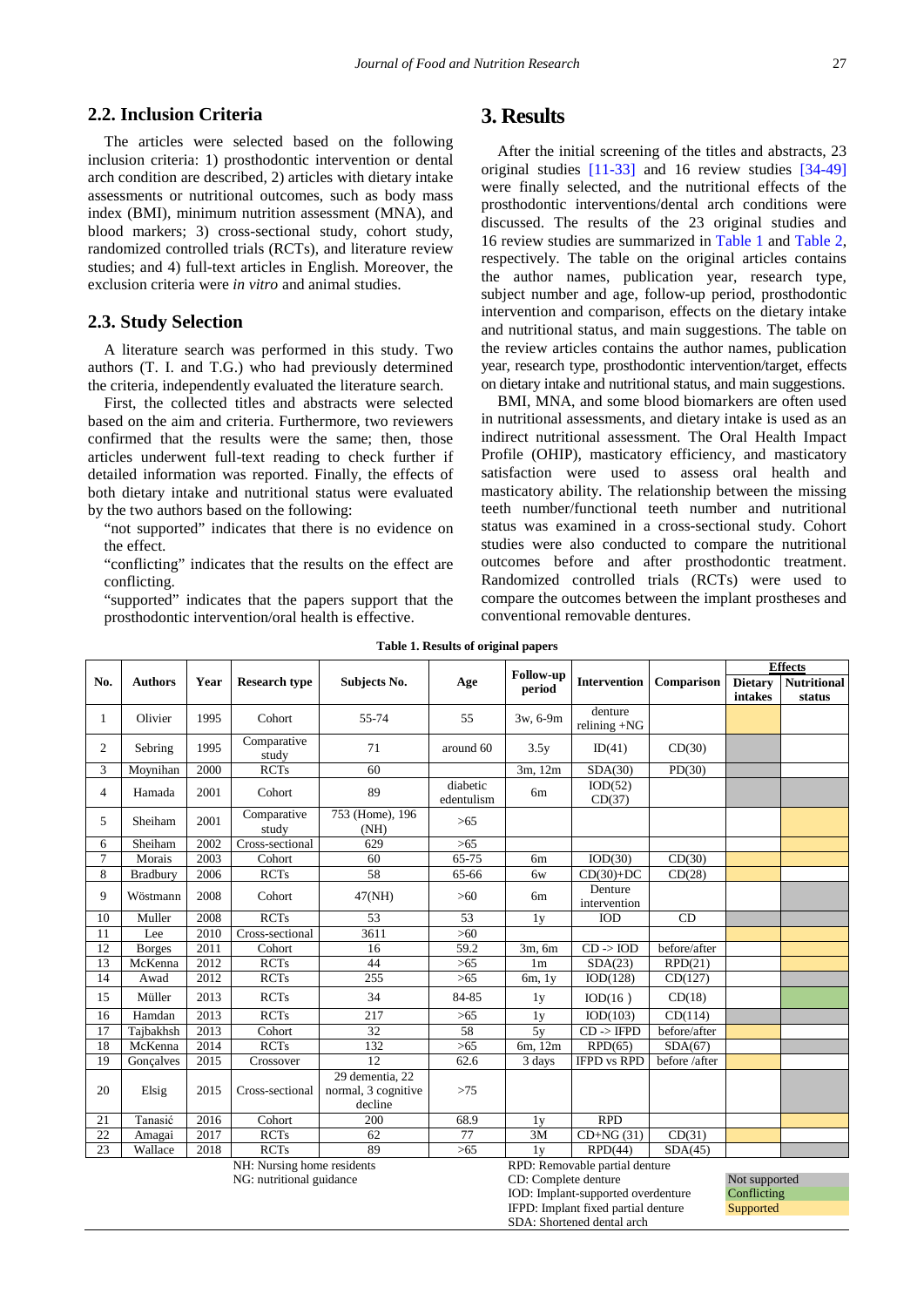| No.            | <b>Authors</b>  | Year | <b>Nutritional results</b>                                                                                                                                                                                                                                                                                                                   |  |  |  |
|----------------|-----------------|------|----------------------------------------------------------------------------------------------------------------------------------------------------------------------------------------------------------------------------------------------------------------------------------------------------------------------------------------------|--|--|--|
| 1              | Olivier         | 1995 | Reduce the presence of digestive symptoms. Fiber intake from vegetables was significantly increased                                                                                                                                                                                                                                          |  |  |  |
| $\overline{c}$ | Sebring         | 1995 | No significant differences in intake of calories or of 27 nutrients were noted between the two groups.                                                                                                                                                                                                                                       |  |  |  |
| 3              | Moynihan        | 2000 | Prosthetic rehabilitation did not result in any other change in the intake of nutrients or in the amount of fruits and<br>vegetables consumed.                                                                                                                                                                                               |  |  |  |
| $\overline{4}$ | Hamada          | 2001 | The replacement of old dentures with new dentures that included either a mandibular CD or IOD did not alter patient diets<br>such that the patients improved their nutritional intakes of essential micronutrients and macronutrients.                                                                                                       |  |  |  |
| 5              | Sheiham         | 2001 | The presence, number and distribution of natural teeth are related to the ability to eat certain foods, affecting nutrient<br>intakes and two biochemical measures of nutritional status.                                                                                                                                                    |  |  |  |
| 6              | Sheiham         | 2002 | People without teeth were significantly more likely to be underweight than those with 11 or more teeth.                                                                                                                                                                                                                                      |  |  |  |
| $\tau$         | Morais          | 2003 | Significant increases were seen in concentrations of serum albumin, hemoglobin, and B12. No significant between-group<br>differences were found. Body measurements were improved in IOD.                                                                                                                                                     |  |  |  |
| 8              | Bradbury        | 2006 | Greater increase in fruit/vegetable consumption                                                                                                                                                                                                                                                                                              |  |  |  |
| 9              | Wöstmann        | 2008 | Despite the highly significant improvement in masticatory ability, no general improvement regarding the nutritional status<br>was observed since the albumin, zinc and MNA values remained unchanged and pre-albumin even decreased.                                                                                                         |  |  |  |
| 10             | Muller          | 2008 | CD wearers reported having more difficulty in chewing hard foods, both groups appeared to have a similar nutritional<br>status (Body composition, plasma parameters, food intake)                                                                                                                                                            |  |  |  |
| 11             | Lee             | 2010 | Systolic blood pressure, CHOL, FPG, and HB in males were statistically significant after adjusting for age and smoking. In<br>females, systolic blood pressure, CHOL, FPG, and BMI were positively associated with the number of missing teeth.                                                                                              |  |  |  |
| 12             | <b>B</b> orges  | 2011 | Improvement in masticatory performance and nutritional condition.                                                                                                                                                                                                                                                                            |  |  |  |
| 13             | McKenna         | 2012 | Both prosthodontic rehabilitation resulted in an improvement in MNA score. Blood markers did not illustrate a clear<br>picture of improvement in nutritional status.                                                                                                                                                                         |  |  |  |
| 14             | Awad            | 2012 | No positive effect on the nutritional state (blood plasma levels of homocysteine (tHcy), vitamin B12, vitamin B6, albumin,<br>serum folate, and C-reactive protein).                                                                                                                                                                         |  |  |  |
| 15             | Müller          | 2013 | BMI decreased in both groups, but the decline tended to be smaller in the intervention group; blood markers and the MNA<br>did not confirm this tendency. IODs are significantly more likely to take in their nutrients through fresh, whole fruits and<br>vegetables.                                                                       |  |  |  |
| 16             | Hamdan          | 2013 | Total dietary fiber (TDF), macronutrients, 9 micronutrients, and energy in diets. No significant between-group differences<br>were found                                                                                                                                                                                                     |  |  |  |
| 17             | Tajbakhsh       | 2013 | Vegetable intake and ability to masticate raw, hard, and fibrous food improved                                                                                                                                                                                                                                                               |  |  |  |
| 18             | McKenna         | 2014 | Biochemical markers (serum Albumin and Cholesterol, Ferritin, Folate, Vitamin B12 and D). The only measure which<br>illustrated consistent significant improvements in nutritional status for either group were Vitamin D. No difference was<br>recorded between two groups.                                                                 |  |  |  |
| 19             | Gonçalves       | 2015 | Higher intake of fiber, calcium, and iron and lower consumption of cholesterol-rich food                                                                                                                                                                                                                                                     |  |  |  |
| 20             | Elsig           | 2015 | Neither dental state nor chewing efficiency was related to the nutritional state.                                                                                                                                                                                                                                                            |  |  |  |
| 21             | 2016<br>Tanasić |      | Adequate oral rehabilitation with symmetric positioning of the functional tooth units can improve the nutritional status<br>(MNA, BMI) of partially edentulous patients.                                                                                                                                                                     |  |  |  |
| 22             | Amagai          | 2017 | Simple dietary advice combined with complete denture treatment could improve food intake of edentulous patients.                                                                                                                                                                                                                             |  |  |  |
| 23             | Wallace         | 2018 | Masticatory performance may only have minor associations with nutritional status for this patient group. No difference of<br>nutritional status (MNA, blood marker) was found in two groups. Further research is required to determine the impact of<br>oral rehabilitation coupled with nutritional counseling for this patient population. |  |  |  |

#### **Table 2. Results of review papers**

<span id="page-2-0"></span>

|                |                     |      |                               | Effects |             |                                                                                                                                                                                                                                                                                                                                                       |  |
|----------------|---------------------|------|-------------------------------|---------|-------------|-------------------------------------------------------------------------------------------------------------------------------------------------------------------------------------------------------------------------------------------------------------------------------------------------------------------------------------------------------|--|
| No.            | <b>Authors</b>      | Year | Intervention/Target           | Dietary | Nutritional | Suggestions                                                                                                                                                                                                                                                                                                                                           |  |
|                |                     |      |                               | intakes | status      |                                                                                                                                                                                                                                                                                                                                                       |  |
| 1              | Budtz-<br>Jørgensen | 2000 | Prosthodontic<br>intervention |         |             | There is no evidence that the provision of prosthetic therapies can<br>markedly improve dietary intakes.                                                                                                                                                                                                                                              |  |
| $\overline{2}$ | Budtz-<br>Jørgensen | 2001 | Prosthodontic<br>intervention |         |             | Maintenance or re-establishment of masticatory function is an integral<br>part of the medical health care of these patients, with the aim of<br>improving their nutritional status and quality of life.                                                                                                                                               |  |
| 3              | Ritchie             | 2002 | Oral health                   |         |             | Tooth loss affects dietary quality and nutrient intake in a manner that<br>may increase the risk for several systemic diseases, but there is a<br>paucity of well-designed studies addressing oral health and nutrition.                                                                                                                              |  |
| 4              | Sánchez-<br>Ayala   | 2010 | <b>IOD</b> vs RPD             |         |             | The effect on the nutritional state in edentulous subjects treated with<br>implant therapy is similar to the one obtained with conventional<br>removable dentures.                                                                                                                                                                                    |  |
| 5              | Preshaw             | 2011 | <b>RPD</b>                    |         |             | There is no evidence to support a negative impact on nutritional status.                                                                                                                                                                                                                                                                              |  |
| 6              | Van<br>Lancker      | 2012 | Oral health in<br>elderly     |         |             | Tentative evidence indicates an independent association between oral<br>health status and malnutrition in the elderly residing in a long-term care<br>facility.                                                                                                                                                                                       |  |
| 7              | Tamura              | 2013 | Oral health                   |         |             | In 16 studies. MNA, BMI, other standard measures of malnutrition.<br>Potentially modifiable factors consistently associated with increased<br>likelihood of weight loss, low BMI, or poor nutrition included<br>depression, impaired function, and poor oral intake.                                                                                  |  |
| 8              | Tada                | 2014 | Oral health                   |         |             | In 22 of 28 studies, elderly persons with better mastication and dentition<br>reported significantly higher consumption of foods and intake of some<br>nutrients than those with poorer oral health; 6 studies showed no such<br>differences. 5 of the 7 intervention studies did not show significant<br>improvement in food and/or nutrient intake. |  |
| 9              | <b>Boven</b>        | 2015 | <b>IOD</b> vs CD              |         |             | Chewing efficiency, maximum bite force, and satisfaction are<br>improved. The effect on QoL is uncertain, and there is no effect on<br>nutritional state.                                                                                                                                                                                             |  |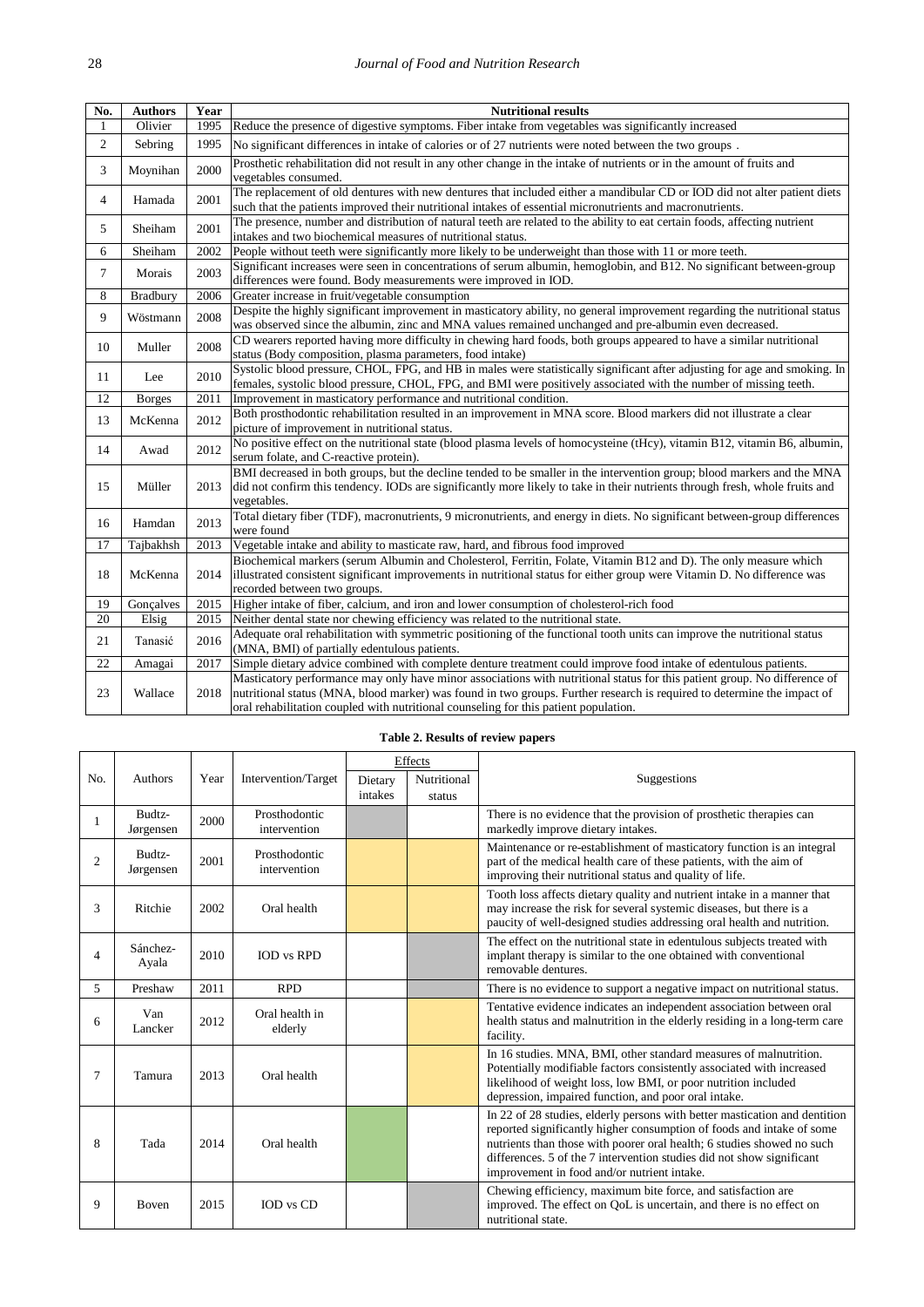|     |                                |      |                               | Effects |               |                                                                                                                                                                                                                        |
|-----|--------------------------------|------|-------------------------------|---------|---------------|------------------------------------------------------------------------------------------------------------------------------------------------------------------------------------------------------------------------|
| No. | Authors                        | Year | Intervention/Target           | Dietary | Nutritional   | Suggestions                                                                                                                                                                                                            |
|     |                                |      |                               | intakes | status        |                                                                                                                                                                                                                        |
| 10  | Yamazaki                       | 2016 | IOD vs CD                     |         |               | BMI, albumin, and B12 were not changed. The modifying effect of<br>overdenture treatment on nutritional status might be limited                                                                                        |
| 11  | Gaewkhiew                      | 2017 | Oral health                   |         |               | There is at present no strong evidence on the effect of tooth loss on diet<br>and nutrition, with inconsistent results among the few studies identified.                                                               |
| 12  | Kroll                          | 2018 | IOD vs CD                     |         |               | Patients' general satisfaction, oral health-related quality of life, and<br>chewing ability were improved. Nutritional status in blood level except<br>vitamin B12 blood levels were not changed for one year.         |
| 13  | Kossioni.                      | 2018 | Prosthodontic<br>intervention |         |               | Prosthetic rehabilitation of missing teeth, when accompanied by dietary<br>counselling, may improve dietary habits and nutritional intake. But this<br>only partly contributes to food choices and nutritional status. |
| 14  | Toniazzo                       | 2018 | Oral health                   |         |               | Well-nourished subjects had a significantly higher number of pairs of<br>teeth/Functional Teeth Units (FTU) in comparison to individuals with<br>risk of malnutrition or malnutrition.                                 |
| 15  | Watanabe                       | 2020 | Oral health                   |         |               | Decreased oral function is a major risk factor for developing<br>malnutrition.                                                                                                                                         |
| 16  | McGowan                        | 2020 | Oral health                   |         |               | Support for dietary intervention coupled with oral rehabilitation on diet                                                                                                                                              |
|     | RPD: removable partial denture |      |                               |         | Not supported |                                                                                                                                                                                                                        |
|     | CD: complete denture           |      |                               |         | Conflicting   |                                                                                                                                                                                                                        |

IOD: Implant-supported overdenture Supported

In the original study, the first hypothesis was supported by many studies, especially how the combination of prosthodontic treatment and nutritional guidance improved the diversity of food intake. The second hypothesis was supported by some older studies but more recent studies tended to be less supportive.

In this review, there were many articles in which oral health status was related to the conditions of nutrition and frailty, which supported our hypothesis. However, the findings do not always show that it is the cause (chicken) or the effect (egg) with oral health status and the conditions of nutrition and frailty. Considering the effects of prosthodontic treatment, the first hypothesis is almost accepted; however, the second hypothesis is not.

## **4. Discussion**

In this review, original papers and review papers were extracted since many conflicting opinions on the hypotheses were anticipated. It was intended to increase the reliability when providing answers to the hypotheses.

Several studies have investigated the effects of prosthodontic intervention on nutritional conditions, including the diversity of food intake. This includes whether prosthodontic treatments provide diversity in food intake, whereby individuals can eat any food to obtain the appropriate nutrients and thus improve their nutritional status.

Most reports have shown improvements in satisfaction, quality of life, and chewing ability following conventional prosthodontic treatments and implant-supported denture delivery. Although such prosthodontic treatments facilitated diversity in food intake, patients wearing conventional dentures did not necessarily avoid specific types of food compared to patients wearing implantsupported dentures with higher masticatory efficiency [\[12,20,26\].](#page-4-6) This may be supported by the results of Fujimoto et al. [\[50\],](#page-5-1) who reported that subjective masticatory satisfaction rather than objective masticatory efficiency reflected a higher BMI. This may be because

the patients consumed any type of food through appropriate cooking methods.

Considering the improvement of nutritional status following prosthodontic interventions, some studies reported improvements [\[17,22,23,31,35\];](#page-4-7) however, most studies did not always report significant improvement [\[14,19,20,24,25,26,28,30,33,37,38,42,43,45,46\].](#page-4-8) Patients who have undergone prosthodontic treatment, including implant treatments, generally have good general health conditions without any hyponutrition/malnutrition, and prosthodontic treatments might be needed to obtain higher satisfaction with mastication. Consequently, the treatment might have had less effect on the nutritional condition of the elderly.

When prosthodontic treatment was combined with dietary guidance, both eating habits and nutritional conditions were reported to have improved. [\[11,18,32,33,41,46\].](#page-4-5) Bradbury et al. [\[18\]](#page-4-9) reported that prosthodontic treatment combined with dietary counseling by a nutritionist resulted in a significant increase in fruit and vegetable consumption compared to the control group at six weeks following complete denture placement. Another study also reported that nutritional guidance improved nutrient intake using either conventional complete dentures or implantsupported overdentures, and the improvement was greater in patients with implants [\[18\].](#page-4-9) Similar results were reported by Amagai et al. in Japan [\[32\].](#page-4-10)

Many reports suggest that the nutritional status is affected by the number of missing teeth and dental status in elderly patients requiring nursing care and patients in nursing homes [\[15,16,21,36,39,40,47,48,49\],](#page-4-11) and our results were in agreement. In other words, for those who are unable to consider the method of food preparation and cooking for themselves, the maintenance of oral function, that is, masticatory ability, would be necessary at a minimum. There are many causes of low nutrition in the elderly, and it is important to clarify first the primary cause. Thus, the assessment of masticatory ability and diversity of food intake is warranted. If the patients report difficulty in mastication, the combination of prosthodontic treatment and nutritional guidance is considered effective.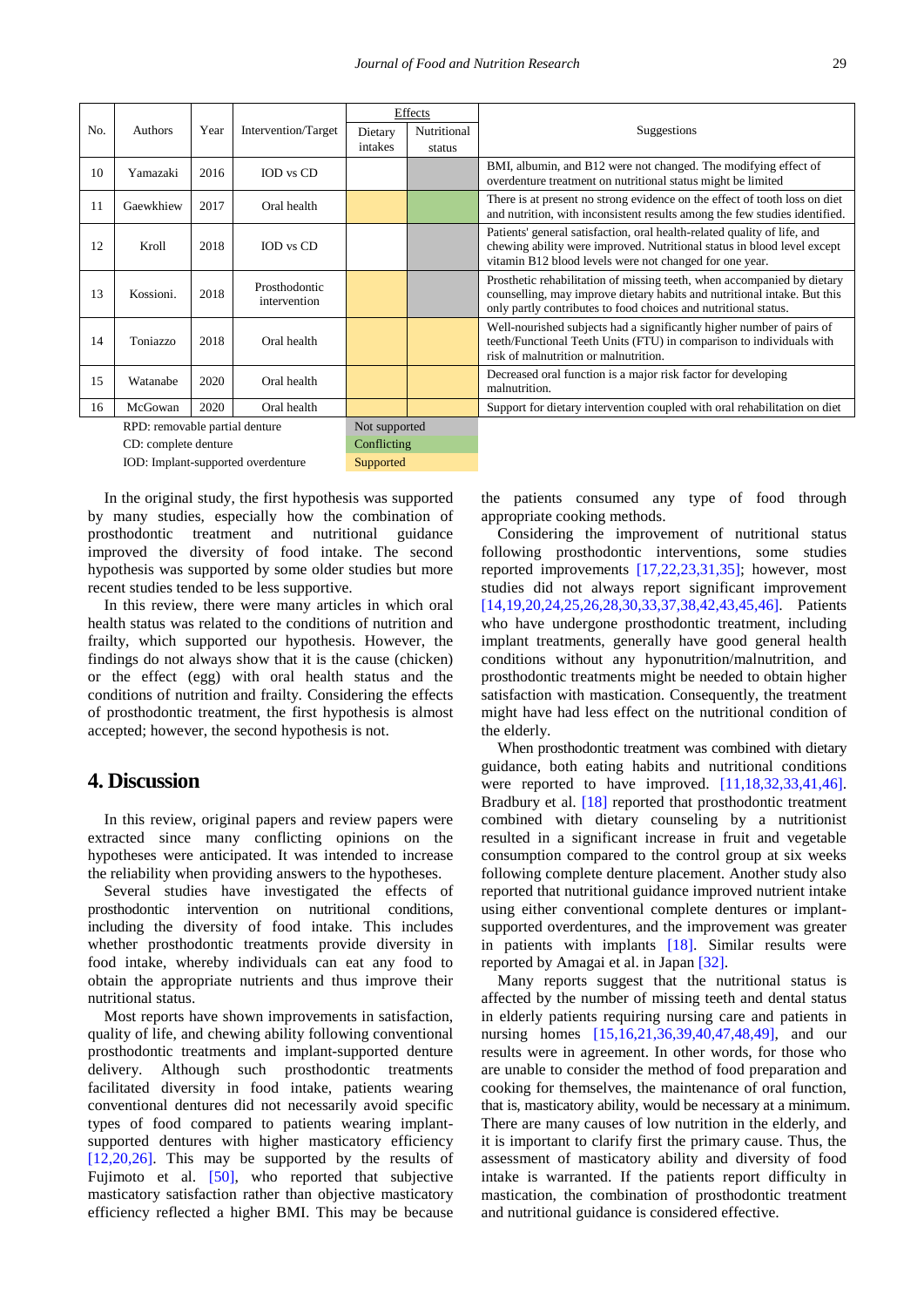## **Author Contributions**

Conceptualization, T.I; literature search, T.I, T.K. and T.G.; analysis and table preparation, T.I., T.K. and T.G.; original draft preparation, T.I.; review and editing, T.G., M.W., Y.I. and T.I; funding acquisition, T.I. Authors have read and agreed to the published version of the manuscript.

## **Funding**

This work received no external funding.

## **Conflicts of Interest**

The authors declare no conflict of interest.

### **References**

- <span id="page-4-0"></span>[1] The Glossary of Prosthodontic Terms: Ninth Edition, The Journal of Prosthetic Dentistry, 2017. 117(5S): e1-e105.
- <span id="page-4-1"></span>[2] Fried, L.P., Tangen, C.M., Walston, J., Newman, A.B., Hirsch, C., Gottdiener, J., Seeman, T., Tracy, R., Kop, W. J., Burke, G., McBurnie M.A., Cardiovascular Health Study Collaborative Research Group, Frailty in older adults: evidence for a phenotype. *The Journals of Gerontology: Series A*, 2001: 56(3), M146-56.
- [3] The Japan Geriatrics Society. 2014. Statement on the frailty from the Japan Geriatrics Society. (accessed 11.1.2021, at http:// www.jpn-geriat-soc.or.jp/info/topics/pdf/20140513\_01\_01.pdf) (in Japanese).
- <span id="page-4-2"></span>[4] Bales, C.W., Ritchie, C.S., Sarcopenia, weight loss, and nutritional frailty in the elderly, *Annual Review of Nutrition*, 2002: 22, 309-323.
- [5] Cruz-Jentoft, A.J., Bahat, G., Bauer, J., Bauer, J., et al., Revised European consensus on definition and diagnosis, *Age and Ageing*, 2019: 48(1), 16-31.
- <span id="page-4-3"></span>[6] Akpata, E., Otoh, E., Enwonwu, C., Adeleke, O., Joshipura, K., Tooth loss, chewing habits, and food choices among older Nigerians in Plateau State: a preliminary study, *Community Dentistry and Oral Epidemiology*, 2011: 39(5), 409-415.
- [7] Poisson, P., Laffond, T., Campos, S., Dupuis, V., Bourdel-Marchasson, I. Relationships between oral health, dysphagia and undernutrition in hospitalised elderly patients, *Gerodontology*, 2016: 33(2), 161-168.
- <span id="page-4-4"></span>[8] Hirai, T., Ishijima, T., Koshino, H., Anazai, T., Age-related change of masticatory function in complete denture wearers: Evaluation by a sieving method with peanuts and a food intake questionnaire method, *International Journal of Prosthodontics*, 1994: 5, 454-460.
- [9] Awad, M.A., Feine, J.S., Measuring patient satisfaction with mandibular prostheses, *Community Dentistry and Oral Epidemiology*, 1998: 26(6), 400-405.
- [10] Okiyama, S., Ikebe, K., Nokubi, T., Association between masticatory performance and maximal occlusal force in young men, *Journal of Oral Rehabilitation*, 2003: 30(3), 278-282.
- <span id="page-4-5"></span>[11] Olivier, M., Laurin, D., Brodeur, J.M., Boivin, M., Leduc, N., Lévy, M., Taché, R.H., Prosthetic relining and dietary counselling in elderly women, *Journal of the Canadian Dental Association*, 1995: 61(10), 882-886.
- <span id="page-4-6"></span>[12] Sebring, N.G., Guckes, A.D., Li, S.H., McCarthy, G.R., Nutritional adequacy of reported intake of edentulous subjects treated with new conventional or implant-supported mandibular dentures*, Journal of Prosthetic Dentistry*, 1995: 74, 358-363.
- [13] Moynihan, P.J., Butler, T.J., Thomason, J.M., Jepson, N.J., Nutrient intake in partially dentate patients: the effect of prosthetic rehabilitation, *Journal of Dentistry*, 2000: 28(8), 557-563.
- <span id="page-4-8"></span>[14] Hamada, M.O., Garrett, N.R., Roumanas, E.D., Kapur, K.K., Freymiller, E., Han, T., Diener, R.M., Chen, T., Levin, S., A randomized clinical trial comparing the efficacy of mandibular

implant-supported overdentures and conventional dentures in diabetic patients. Part IV: Comparisons of dietary intake, *Journal of Prosthetic Dentistry*, 2001: 85(1), 53-60.

- <span id="page-4-11"></span>[15] Sheiham, A., Steele, J., Does the condition of the mouth and teeth affect the ability to eat certain foods, nutrient and dietary intake and nutritional status amongst older people?, *Public Health Nutrition*, 2001: 4, 797-803.
- [16] Sheiham, A., Steele, J.G., Marcenes, W., Finch, S., Walls, A.W., The relationship between oral health status and Body Mass Index among older people: A national survey of older people in Great Britain, *British Dental Journal*, 2002: 192, 703-706.
- <span id="page-4-7"></span>[17] Morais, J.A., Heydecke, G., Pawliuk, J., Lund, J.P., Feine, J.S., The effects of mandibular two-implant overdentures on nutrition in elderly edentulous individuals, *Journal of Dental Research*, 2003: 82(1), 53-58.
- <span id="page-4-9"></span>[18] Bradbury, J., Thomason, J.M., Jepson, N.J., Walls, A.W., Allen, P.F., Moynihan, P.J., Nutrition counseling increases fruit and vegetable intake in the edentulous, *Journal of Dental Research*, 2006: 85(5), 463-468.
- [19] Wöstmann, B., Michel, K., Brinkert, B., Melchheier-Weskott, A., Rehmann, P., Balkenhol, M., Influence of denture improvement on the nutritional status and quality of life of geriatric patients, *Journal of Dentistry*, 2008: 36(10), 816-821.
- [20] Muller, K., Morais, J., Feine, J., Nutritional and anthropometric analysis of edentulous patients wearing implant overdentures or conventional dentures, *Brazilian Dental Journal,* 2008: 19(2), 145-150.
- [21] Lee, H.K., Lee, K.D., Merchant, A.T., Lee, S.K., Song, K.B., Lee, S.G., Choi, Y.H., More missing teeth are associated with poorer general health in the rural Korean elderly, *Archives of Gerontology and Geriatrics*, 2010; 50, 30-33.
- [22] Borges, Tânia de Freitas., Mendes, F.A., de Oliveira, T.R., do Prado, C.J., das Neves, F.D., Overdenture with immediate load: mastication and nutrition. *British Journal of Nutrition*, 2011: 105(7), 990-994.
- [23] McKenna, G., Allen, P.F., Flynn, A., O'Mahony, D., DaMata, C., Cronin, M., Woods, N., Impact of tooth replacement strategies on the nutritional status of partially-dentate elders, *Gerodontology*, 2012: 29(2), e883-90.
- [24] Awad, M.A., Morais, J.A., Wollin, S., Khalil, A., Gray-Donald, K., Feine, J.S., Implant overdentures and nutrition: a randomized controlled trial, *Journal of Dental Research*, 2012: 91(1), 39-46.
- [25] Müller, F., Duvernay, E., Loup, A., Vazquez, L., Herrmann, F.R., Schimmel, M., Implant-supported mandibular overdentures in very old adults: a randomized controlled trial, *Journal of Dental Research*, 2013: 92(12 Suppl), 154S-60S.
- [26] Hamdan, N.M., Gray-Donald, K., Awad, M.A., Johnson-Down, L., Wollin, S., Feine, J.S., Do implant overdentures improve dietary intake? A randomized clinical trial, *Journal of Dental Research*, 2013: 92(12 Suppl), 146S-53S.
- [27] Tajbakhsh, S., Rubenstein, J.E., Faine ,M.P., Mancl, L.A., Raigrodski, A.J., Selection patterns of dietary foods in edentulous participants rehabilitated with maxillary complete dentures opposed by mandibular implant-supported prostheses: a multicenter longitudinal assessment, *Journal of Prosthetic Dentistry*, 2013: 110(4), 252-258.
- [28] McKenna, G., Allen, P.F., O'Mahony, D., Flynn, A., Cronin, M., DaMata, C., Woods, N., Comparison of functionally orientated tooth replacement and removable partial dentures on the nutritional status of partially dentate older patients: a randomised controlled clinical trial, *Journal of Dentistry*, 2014: 42(6), 653-659.
- [29] Goncalves, T.M., Campos, C.H., Garcia, R.C., Effects of implant-based prostheses on mastication, nutritional intake, and oral health-related quality of life in partially edentulous patients: a paired clinical trial, *The International Journal of Oral & Maxillofacial Implants*, 2015: 30(2), 391-396.
- [30] Elsig, F., Schimmel, M., Duvernay, E., Giannelli, S.V., Graf, C.E., Carlier, S., Herrmann, F.R., Michel, J.P., Gold, G., Zekry, D., Tooth loss, chewing efficiency and cognitive impairment in geriatric patients, *Gerodontology* 2015: 32, 149-156.
- [31] Tanasić, I., Radaković, T., Šojić, L.T., Lemić, A.M., Soldatović, I., Association Between Dentition Status and Malnutrition Risk in Serbian Elders, The *International Journal of Prosthodontics*, 2016. 29(5), 484-486.
- <span id="page-4-10"></span>[32] Amagai, N., Komagamine, Y., Kanazawa, M., Iwaki, M., Jo, A., Suzuki, H., Minakuchi, S., The effect of prosthetic rehabilitation and simple dietary counseling on food intake and oral health